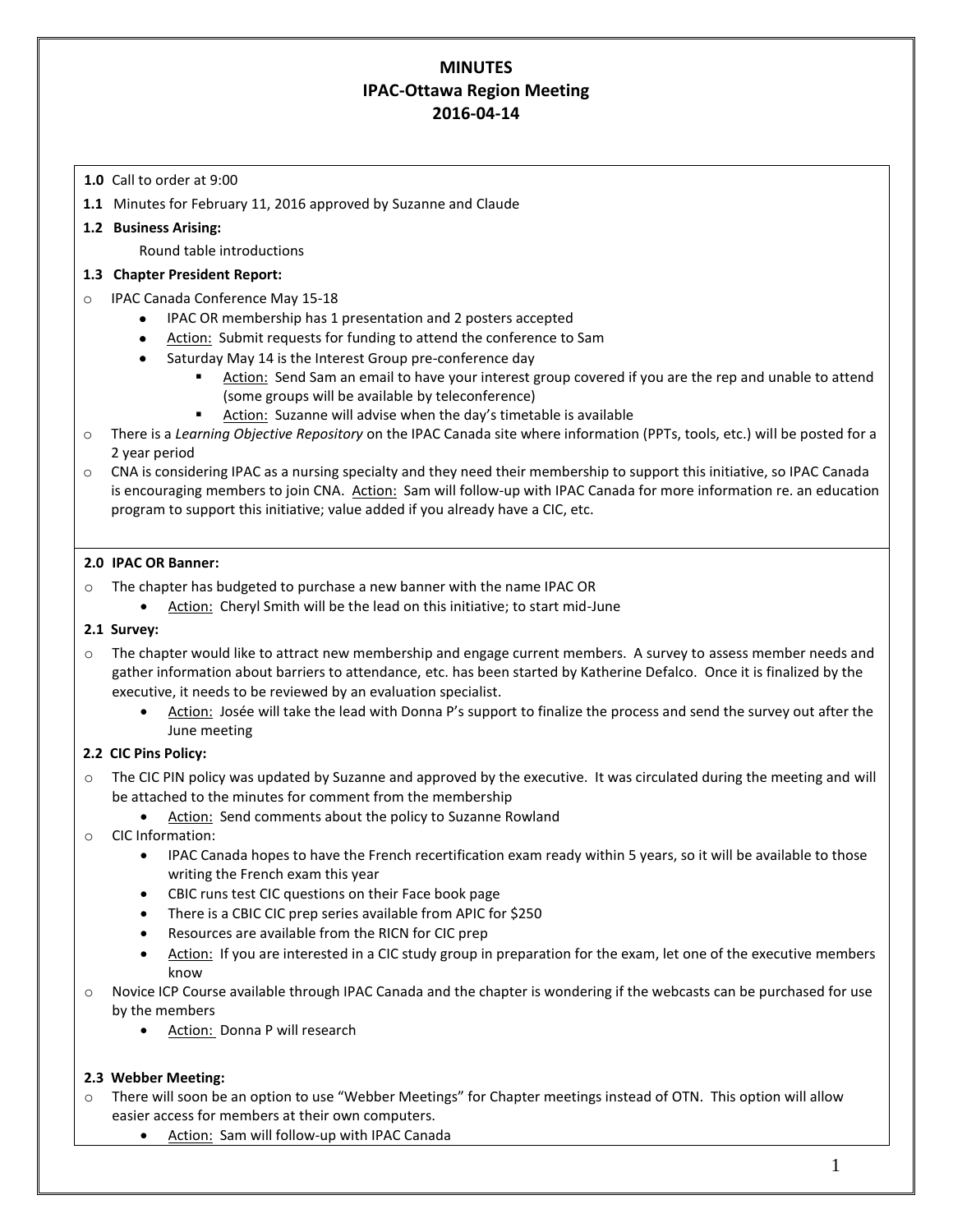# **MINUTES IPAC-Ottawa Region Meeting 2016-04-14**

#### **3.0 Executive Team Report**

**3.1** Treasurer Report **–** Angie Wigmore (absent)- report not available

Action: If there are any questions about the balance of the budget, forward it to the executive

- **3.2** Membership Report Annie Lord-Stephens Membership is stable at ~ 91
- **3.3** Education Report Donna Perron, Donna Baker(absent)

June Meeting will be a synopsis and report from this year's conference Fall –Jeff Smith to speak about N95 vs. mask research Options are being explored for future speakers, so please forward any recommendations to the team

**3.4** Webmaster – Pat Bedard (absent) – report not available

\* Action: Request from the Executive Team for members and Interest Group Members to forward a report from your portfolio to Sam or Shelley if the member cannot attend the meeting

#### **4.0 Standing Committee Reports**

- **4.1** Education Natalie Bruce
- **4.2** Membership Annie Lord-Stephens is the Canadian Chapter contact

**4.3** Standards and Guidelines – Joan Cunningham

## **5.0 Interest Group Reports**

Reports were heard from interest groups. Full reports are available on the IPAC Canada website [http://www.ipac](http://www.ipac-canada.org/Members/members_interest_groups.php)[canada.org/Members/members\\_interest\\_groups.php](http://www.ipac-canada.org/Members/members_interest_groups.php) . Please note that members can be added to the distribution lists for any of the meetings by contacting Kelly Wagner at [admin@ipac-canada.org](mailto:admin@ipac-canada.org)

- [Community Health Care Interest Group](http://www.ipac-canada.org/Members/members_comm.php) Catherine Richard
- [Dialysis Interest Group](http://www.ipac-canada.org/Members/members_dial.php) Colleen Weir very active
- [Environmental Hygiene Interest Group](http://www.ipac-canada.org/Members/members_EnvHygiene.php) Natalie Bruce
- [Healthcare Facility Design and Construction Interest Group](http://www.ipac-canada.org/Members/members_construction.php) Claude Bussière active
- [Long Term Care Interest Group](http://www.ipac-canada.org/Members/members_long.php) Johelle Cronier
- [Mental Health Interest Group](http://www.ipac-canada.org/Members/members_mental.php) Janet Evans
- [Network of Networks Interest Group-](http://www.ipac-canada.org/Members/members_networks.php) Katherine DeFalco active
- [Oncology Interest Group-](http://www.ipac-canada.org/Members/members_oncol.php) Nimo Mohamoud
- [Paediatric & Neonatal Interest Group-](http://www.ipac-canada.org/Members/members_peds.php) Judy Dennis
- [Prehospital Care Interest Group-](http://www.ipac-canada.org/Members/members_prehospital.php) Andrew Gleeson
- [Reprocessing Interest Group](http://www.ipac-canada.org/Members/members_reprocessing.php) Donna Perron very active
- [Surveillance and Applied Epidemiology Interest Group-](http://www.ipac-canada.org/Members/members_surv.php) Josée Shymanski

## **6.0 Infection Control Partner Reports**

**6.1** PIDAC Subcommittee – Catherine Richard

- Working on:
	- Environmental best practice document; literature review of antimicrobial surfaces showed a lack of good research
	- Cleaning, disinfection and sterilization of duodenoscopes sent out for comment
	- Ophthalmology looking at a specific document for practice
	- Dialysis needs assessment sent out
	- CPE considering adding it to the reportable CD list
	- IPAC for Clinical Office Practice top 5 recommendations done in conjunction with CPSO posted on PHO website

**6.2** CICN – Laura Fraser was introduced to the group. Laura has moved from the Windsor office

#### Report:

PHO has posted Construction and Renovation tools on their website